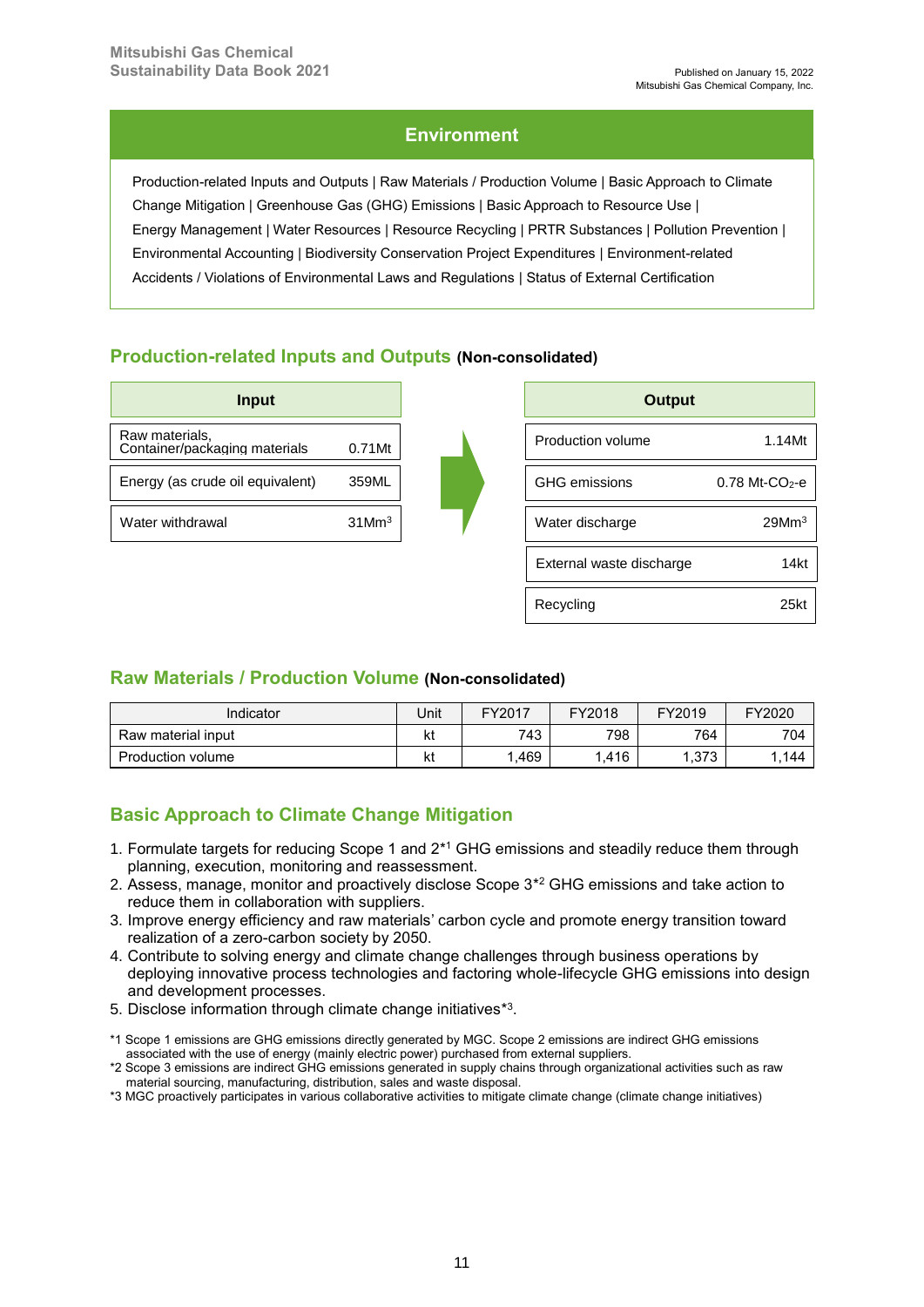# **Greenhouse Gas (GHG) Emissions**

# **Scope1+2**

|                                                    |                                       | FY2017               | FY2018               | FY2019               | FY2020       |
|----------------------------------------------------|---------------------------------------|----------------------|----------------------|----------------------|--------------|
| Indicator                                          | Unit                                  | Non-<br>consolidated | Non-<br>consolidated | Non-<br>consolidated | Consolidated |
| CO <sub>2</sub> emissions from non-energy use      | $t$ -CO <sub>2</sub> -e               | 788,451              | 805,250              | 768,469              | 1,282,951    |
| CO <sub>2</sub> emissions from non-energy use      | $t$ -CO <sub>2</sub> -e               | 81,146               | 78,097               | 78,246               | 74,596       |
| N <sub>2</sub> O                                   | $t$ -CO <sub>2</sub> -e               | 796                  | 753                  | 841                  | 3,688        |
| CH <sub>4</sub>                                    | $t$ -CO <sub>2</sub> -e               | 524                  | 513                  | 562                  | 685          |
| <b>HFCs</b>                                        | $t$ -CO <sub>2</sub> -e               | 1,325                | 4,257                | 1,212                | 875          |
| <b>PFCs</b>                                        | $t$ -CO <sub>2</sub> -e               |                      | 0                    |                      |              |
| SF <sub>6</sub>                                    | $t$ -CO <sub>2</sub> -e               | 0                    | 0                    | 0                    | 23           |
| NF <sub>3</sub>                                    | $t$ -CO <sub>2</sub> -e               | N                    | 0                    | O                    |              |
| Total*1                                            | $t$ -CO <sub>2</sub> -e               | 872,242              | 888,869              | 849,331              | 1,362,817    |
| Scope1                                             | $t$ -CO <sub>2</sub> -e               | 632,134              | 599,243              | 602,661              | 653,428      |
| Scope2 (market based)                              | $t$ -CO <sub>2</sub> -e               | 240,108              | 289,626              | 246,670              | 709,389      |
| GHG emissions intensity ratio per<br>unit to sales | t-CO <sub>2</sub> -e /<br>million yen | 2.4                  | 2.4                  | 2.4                  | 2.3          |

\*1 Due to rounding off figures, there are places where the sums for each item do not match the total.

\*Data for prior fiscal years were revised to reflect changes in the Group's composition and revision of calculation standards. \*For the above table's reporting boundaries, see MGC Group's Consolidated Subsidiaries on page 32.

### **Scope3**

|                                                                               |                      | FY2017               | FY2018               | FY2019               | FY2020       |
|-------------------------------------------------------------------------------|----------------------|----------------------|----------------------|----------------------|--------------|
| Category                                                                      | Unit                 | Non-<br>consolidated | Non-<br>consolidated | Non-<br>consolidated | Consolidated |
| Purchased goods and services                                                  | kt $CO2$ -e          | 5,329                | 5,129                | 5,010                | 6,110        |
| Capital goods                                                                 | $kt CO2-e$           | 39                   | 53                   | 45                   | 109          |
| Activities related to fuels and<br>energy not includable in Scopes 1<br>and 2 | $kt CO2-e$           | 90                   | 84                   | 101                  | 235          |
| Transportation and distribution<br>(upstream)                                 | $kt CO2-e$           | 723                  | 715                  | 626                  | 642          |
| Waste generated in operations                                                 | $kt CO2-e$           | $<$ 4                | $<$ 4                | $\leq 4$             | 6            |
| <b>Business travel</b>                                                        | kt CO <sub>2-e</sub> | $<$ 4                | $\leq 4$             | $\leq 4$             |              |
| Employee commuting                                                            | kt CO <sub>2-e</sub> | $<$ 1                | $<$ 1                | $<$ 1                | 1            |
| Leased assets (upstream)                                                      | $kt CO2-e$           | <8                   | < 8                  | <8                   | 7            |
| Transportation and distribution<br>(downstream)                               | kt $CO2$ -e          | 177                  | 109                  | 158                  | 212          |
| Processing of sold products                                                   | $kt CO2-e$           |                      |                      |                      |              |
| Use of sold products                                                          | $kt CO2-e$           |                      |                      |                      |              |
| End-of-life treatment of sold<br>products                                     | kt $CO2$ -e          | 1,760                | 1,312                | 2,026                | 1,824        |
| Leased assets (downstream)                                                    | kt $CO2$ -e          | 13                   | 14                   | 34                   | 26           |
| <b>Franchises</b>                                                             | $kt CO2-e$           | 0                    | 0                    | 0                    | $\Omega$     |
| Investments                                                                   | $kt CO2-e$           | 589                  | 513                  | 586                  | 361          |
| Total                                                                         | kt CO <sub>2-e</sub> | 8,737                | 7,947                | 8,604                | 9,533        |

\*Due to rounding off figures, there are places where the sums for each item do not match the total.

\*Data for prior fiscal years were revised to reflect changes in the Group's composition and revision of calculation standards.

\*For the above table's reporting boundaries, see MGC Group's Consolidated Subsidiaries on page 32.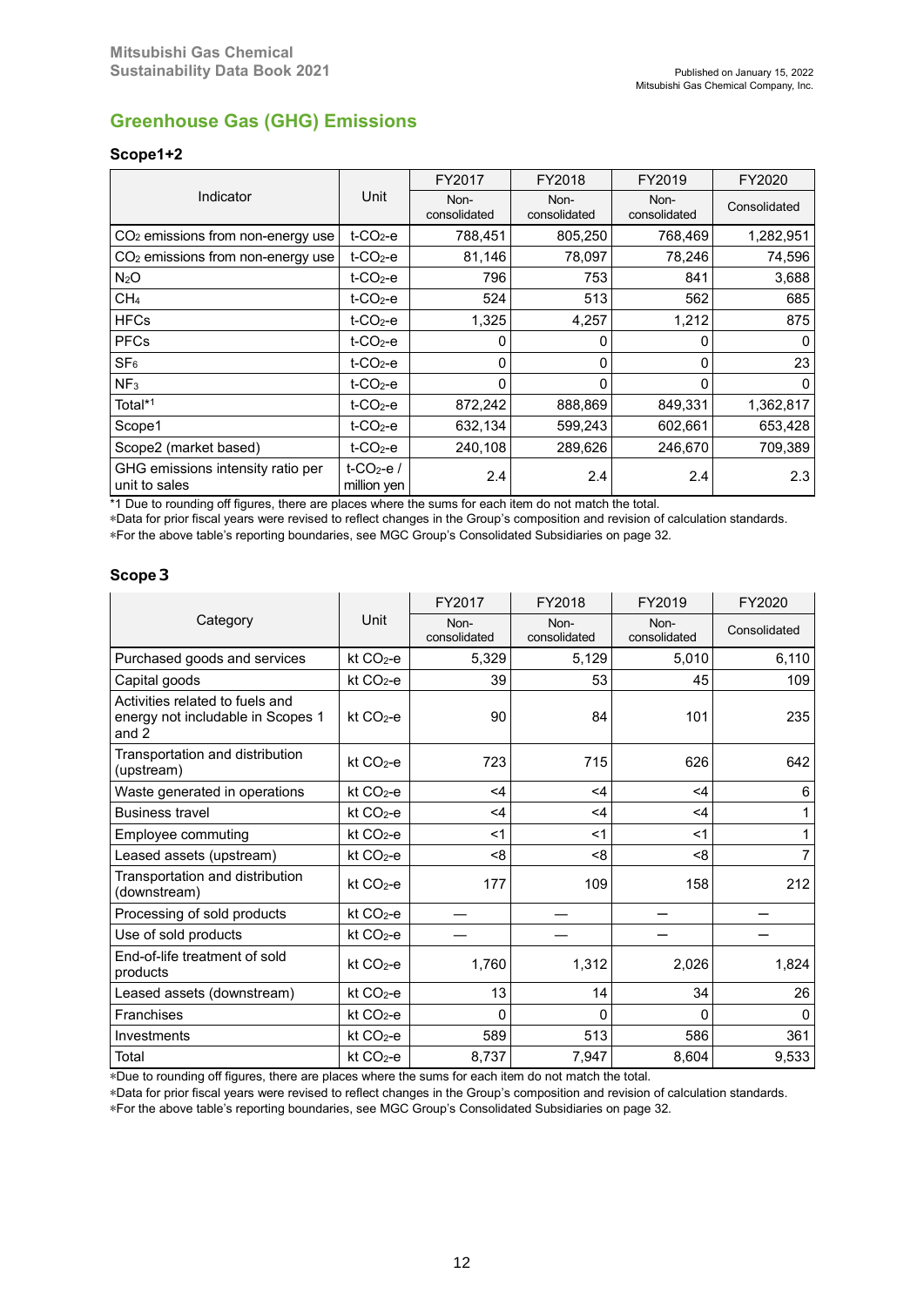#### **GHG Emissions/Calculated Value-added GHG Emissions Intensity**

| Indicator                                            | Unit                           | FY2017 | FY2018 | FY2019 | FY2020 |
|------------------------------------------------------|--------------------------------|--------|--------|--------|--------|
| <b>GHG</b> emissions                                 | kt $CO2$ -e                    | 872    | 889    | 849    | 780    |
| Calculated value added of GHG<br>emissions intensity | 100 million yen/<br>$kt CO2-e$ | 1.12   | 1.09   | .09    | 1.16   |

\*Calculated value added: The estimated amount of added value calculated based on MGC Alone net sales of MGC multiplied by the value added rate for the chemical industry published by the Ministry of Economy, Trade and Industry.

\*Data for prior fiscal years were revised to reflect changes in the Group's composition.

#### **GHG Emissions in Transportation Sector**

| Indicator | Jnit       | FY2017 | FY2018 | FY2019 | FY2020 |
|-----------|------------|--------|--------|--------|--------|
| By rail   | $kt CO2-e$ | 0.54   | 0.59   | 0.58   | 0.57   |
| By ship   | kt CO2-e   | 11.5   | 11.3   | 10.8   | 9.9    |
| By truck  | $kt CO2-e$ | 17.5   | 17.0   | 16.2   | 16.2   |

# **Basic Approach to Resource Use**

The MGC Group promotes efficient utilization of fuel and other resources (including product raw materials) and development of innovative process technologies at its domestic and overseas production sites and contributes to reduction in GHG emissions.

### **Energy Management (Non-consolidated)**

### **Energy Use (Ratio of grid power, renewable energy and self-generated energy)**

| Indicator                   | Unit       | FY2017    | FY2018    | FY2019    | FY2020    |
|-----------------------------|------------|-----------|-----------|-----------|-----------|
| Total energy use*           | <b>MWH</b> | 3,531,261 | 3.424.987 | 3.482.864 | 3,200,855 |
| Ratio of grid power         |            | $9.0\%$   | 11.3%     | 9.8%      | 9.7%      |
| Ratio of renewable energy   |            | $0.0\%$   | $0.0\%$   | $0.0\%$   | $0.0\%$   |
| Total self-generated energy | <b>MWH</b> | 296,313   | 205.432   | 272.094   | 243,556   |

\*Calculated based on SASB standards

\*Data for prior fiscal years were revised to reflect changes in the Group's composition.

### **Energy Use (Ratio of renewable/non-renewable energy)**

| Indicator                                                                                                           | Unit                             | FY2017    | FY2018    | FY2019       | FY2020    |
|---------------------------------------------------------------------------------------------------------------------|----------------------------------|-----------|-----------|--------------|-----------|
| Nonrenewable fuels purchased and<br>consumed (A)<br>(nuclear power, coal, oil, natural gas, etc.)                   | MWH                              | 2,853,996 | 2,675,134 | 2,831,478    | 2,608,631 |
| Nonrenewable Electricity purchased (B)                                                                              | MWH-<br>purchased<br>electricity | 316.996   | 388.671   | 340.631      | 309.240   |
| Steam, heat, cooling and other<br>nonrenewable energy purchased (C)                                                 | <b>MWH</b>                       | 419,329   | 418,329   | 377,594      | 345.762   |
| Renewable energy purchased or<br>generated. (D)<br>(wind, energy solar, biomass, hydroelectric,<br>geothermal etc.) | <b>MWH</b>                       | 0         | 0         | <sup>0</sup> | 10        |
| Non-renewable energy sold (E)<br>(electricity, heating, cooling)                                                    | <b>MWH</b>                       | 59,060    | 57,146    | 66.839       | 62.778    |
| Total non-renewable energy consumed<br>$(A+B+C-E)$                                                                  | <b>MWH</b>                       | 3,531,261 | 3,424,987 | 3,482,864    | 3,200,855 |

\*Data for prior fiscal years were revised to reflect changes in the Group's composition.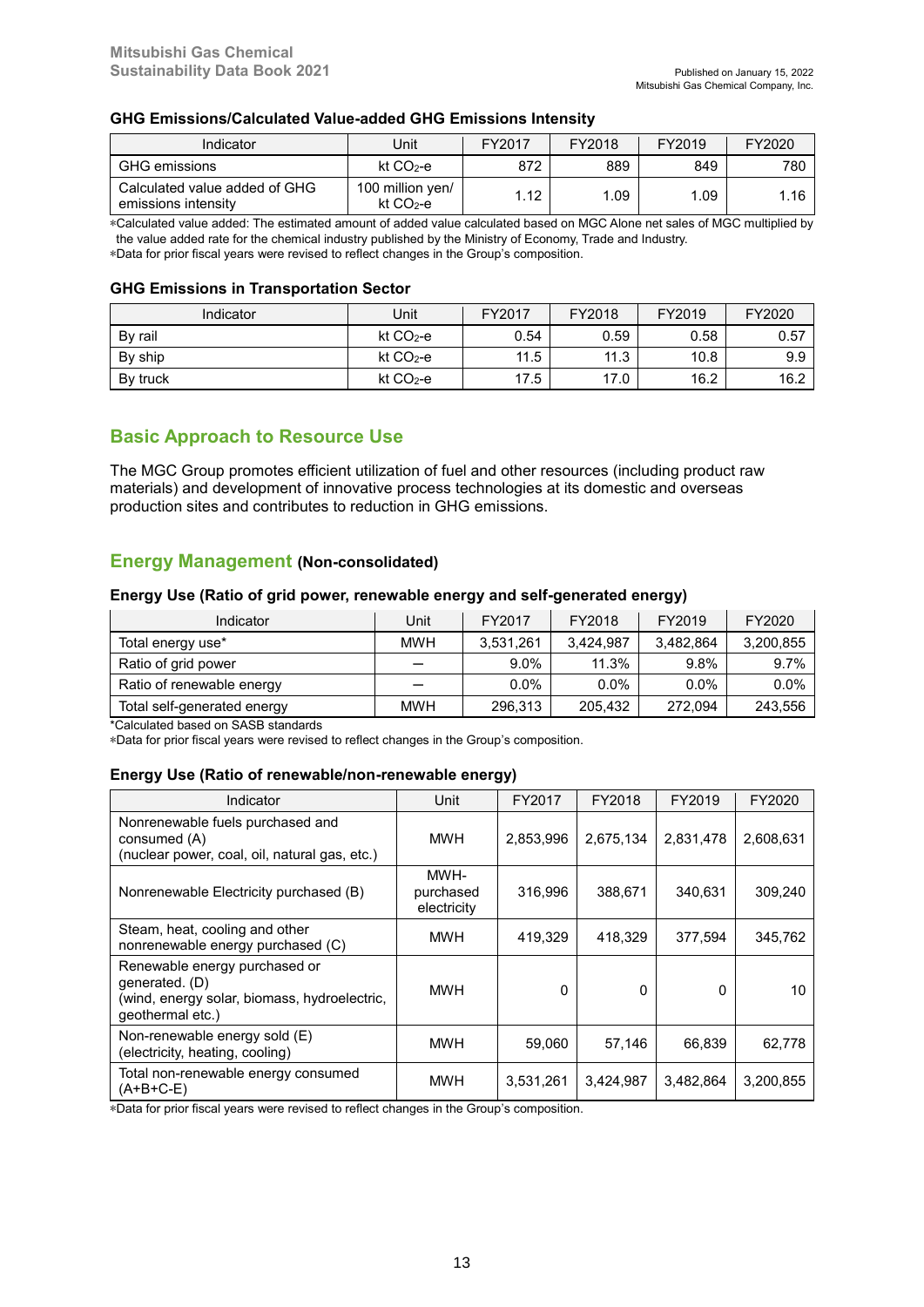### **Energy Use (crude oil equivalent)**

| Indicator                                                     | Unit                       | FY2017 | FY2018 | FY2019 | FY2020 |
|---------------------------------------------------------------|----------------------------|--------|--------|--------|--------|
| Production and research divisions,<br><b>Corporate Sector</b> | ML-crude oil<br>equivalent | 394    | 396    | 393    | 359    |
| Logistics division                                            | ML-crude oil<br>equivalent | 11     | 11     | 10     | 10     |
| Energy intensity                                              | KL/million ton<br>kilo     | 20     | 19     | 19     | 20     |

\*Data for prior fiscal years were revised to reflect changes in the Group's composition.

#### **Energy Use/Calculated Value-added Energy Intensity**

| Indicator                                     | Unit.                                          | FY2017 | FY2018 | FY2019 | FY2020 |
|-----------------------------------------------|------------------------------------------------|--------|--------|--------|--------|
| Energy use                                    | ML-crude oil<br>equivalent                     | 394    | 396    | 393    | 359    |
| Energy intensity of calculated<br>added value | 100 million yen<br>/ML-crude oil<br>equivalent | 2.49   | 2.45   | 2.35   | 2.52   |

\*Calculated value added: The estimated amount of added value calculated based on MGC Alone net sales of MGC multiplied by the value added rate for the chemical industry published by the Ministry of Economy, Trade and Industry.

\*Data for prior fiscal years were revised to reflect changes in the Group's composition.

### **Water Resources (Non-consolidated)**

#### **Water Resource Risk Management**

MGC uses large quantities of water, both as a raw material of chemical products and for various other purposes, including steam-heating and cooling in chemical manufacturing processes, product refining and cleaning containers. To sustainably use water resources essential to manufacturing chemicals, MGC manages a variety of risks. Specifically, MGC monitors its actual water consumption and uses water efficiently by measuring water withdrawal, water discharge, water usage and water recycling. In drawing from water sources, MGC restricts its intake to permitted quantities in accord with applicable laws or agreements with municipalities. Additionally, MGC discharges wastewater into rivers, the sea or other public water bodies in compliance with effluent standards after treating it to filter out identified pollutants. Data on these water-related environmental impacts are presented in detail below.

Additionally, MGC maintains a sanitary water-use environment at all its sites to provide its workforce with access to properly functioning, safely managed sanitary facilities (wash service).

From a business continuity standpoint, MGC has identified production downtime due to drought or flooding of production facilities as a water-related risk, formulated a business continuity plan (BCPs) that addresses this risk and implemented measures to mitigate it. None of the areas in which MGC's plants are located has experienced either adverse impacts on production activities due to water stress or conflicts with stakeholders regarding use of water resources.

Meanwhile, MGC sees opportunities in businesses that provide solutions for issues surrounding the coolant water of air conditioning equipment and cooling systems. Such solutions include water treatment agents that maintain healthy coolant water quality by killing disease-causing legionella bacteria and a comprehensive water treatment system service offered through affiliate Dia Aqua Solutions Co., Inc.

Going forward, MGC will set qualitative and quantitative targets for efficient water usage to more effectively preserve water resources.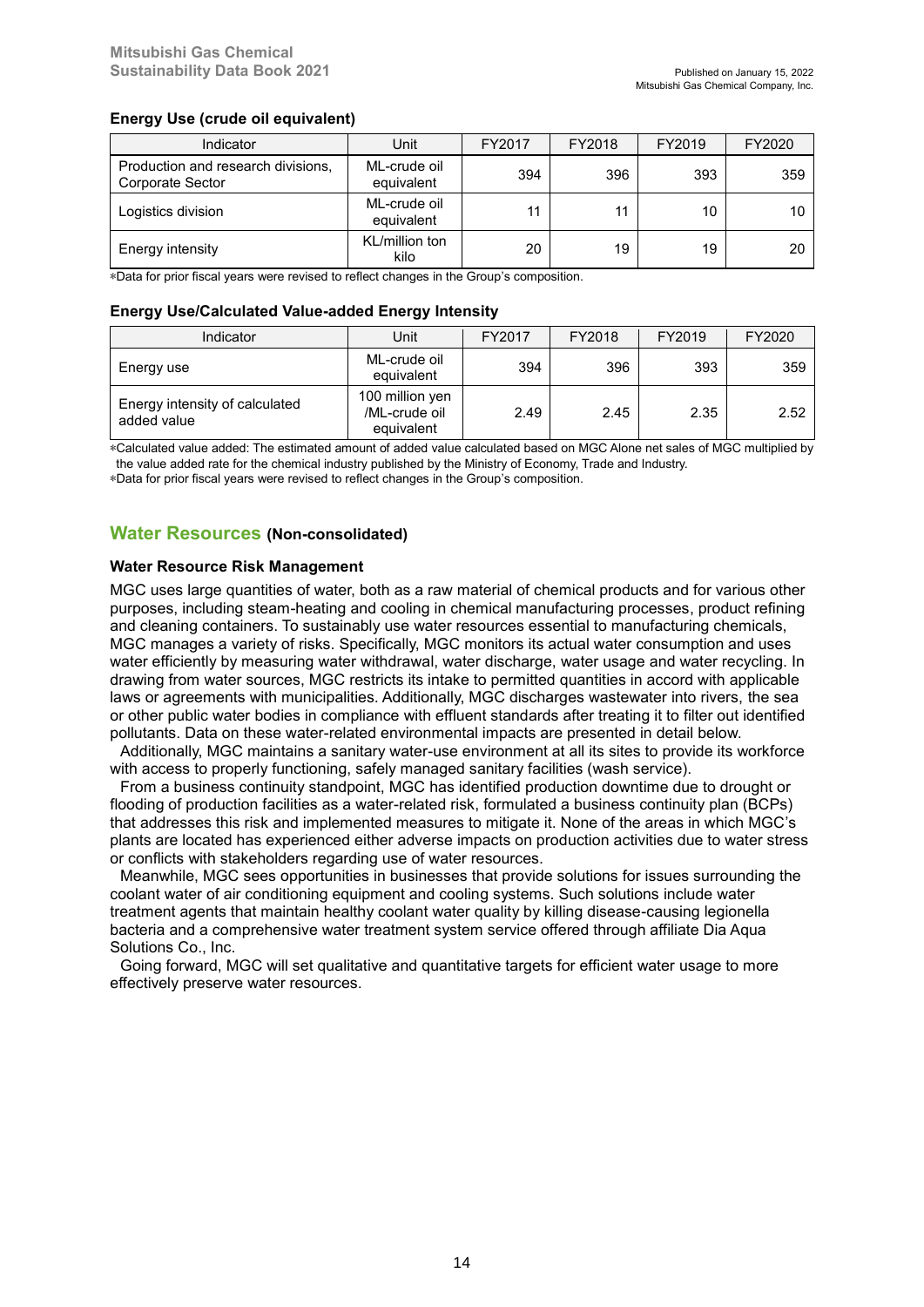### **Use of Water Resources**

|                                                    | Indicator                                    | Unit            | FY2017 | FY2018 | FY2019  | FY2020  |
|----------------------------------------------------|----------------------------------------------|-----------------|--------|--------|---------|---------|
|                                                    | Municipal water supplies<br>(tap water)      | Mm <sup>3</sup> | 440    | 420    | 407     | 497     |
| Water<br>withdrawal                                | Fresh surface water<br>(lakes, rivers, etc.) | Mm <sup>3</sup> | 10,415 | 9,892  | 9,601   | 10,084  |
|                                                    | Ground water                                 | Mm <sup>3</sup> | 406    | 391    | 368     | 392     |
|                                                    | Total                                        | Mm <sup>3</sup> | 30,919 | 29,370 | 31,089  | 30,838  |
|                                                    | River/lake/reservoir                         | Mm <sup>3</sup> | 18,532 | 17,182 | 17,819  | 18,265  |
|                                                    | Sewage system                                | Mm <sup>3</sup> | 2,121  | 2,104  | 1,959   | 1,935   |
| Water<br>discharge                                 | Ocean/sea                                    | Mm <sup>3</sup> | 8,393  | 7,962  | 9,050   | 8,540   |
|                                                    | Other                                        | Mm <sup>3</sup> | 0      | 0      | 0       | 0       |
|                                                    | Total                                        | Mm <sup>3</sup> | 29,046 | 27,248 | 28,827  | 28,740  |
|                                                    | Net fresh water consumption*1                | Mm <sup>3</sup> | 1,873  | 2,122  | 2,262   | 2,098   |
| Percentage of water recycled for use <sup>*2</sup> |                                              | Mm <sup>3</sup> |        | 23,585 | 460,079 | 421,920 |
|                                                    | Ratio of water recycled for use              | $\%$            |        | 45     | 94      | 93      |

\*1 Water withdrawal ― Water discharge

\*2 Value for FY2018 is small due to a narrow survey scope

### **Water Withdrawal/Calculated Value-added Water Withdrawal Intensity**

| Indicator                                               | Jnit                               | FY2017 | FY2018 | FY2019 | FY2020 |
|---------------------------------------------------------|------------------------------------|--------|--------|--------|--------|
| Water withdrawal                                        | Mm <sup>3</sup>                    | 30.9   | 29.4   | 31.    | 30.8   |
| Calculated added value of water<br>withdrawal intensity | 100 million<br>ven/Mm <sup>3</sup> | 31.7   | 33.1   | 29.7   | 29.4   |

\*Calculated value added: The estimated amount of added value calculated based on MGC Alone net sales of MGC multiplied by the value added rate for the chemical industry published by the Ministry of Economy, Trade and Industry.

#### **Water Consumption/Calculated Value-added Water Consumption Intensity**

| Indicator                                                | Unit                               | FY2017 | FY2018 | FY2019 | FY2020 |
|----------------------------------------------------------|------------------------------------|--------|--------|--------|--------|
| Water consumption                                        | Mm <sup>3</sup>                    | 1.9    | 2.1    | 2.3    |        |
| Calculated added value of water<br>consumption intensity | 100 million<br>ven/Mm <sup>3</sup> | 523    | 458    | 409    | 432    |

\*Calculated value added: The estimated amount of added value calculated based on MGC Alone net sales of MGC multiplied by the value added rate for the chemical industry published by the Ministry of Economy, Trade and Industry.

#### **Water recycling achievement status**

| Indicator            | Unit                     | FY2017 | FY2018 | FY2019 | FY2020 |
|----------------------|--------------------------|--------|--------|--------|--------|
| Water recycling rate | $\%$                     | -      | 45     | 94     | ۵.     |
| Target: at least 95% | $\overline{\phantom{0}}$ | -      |        |        |        |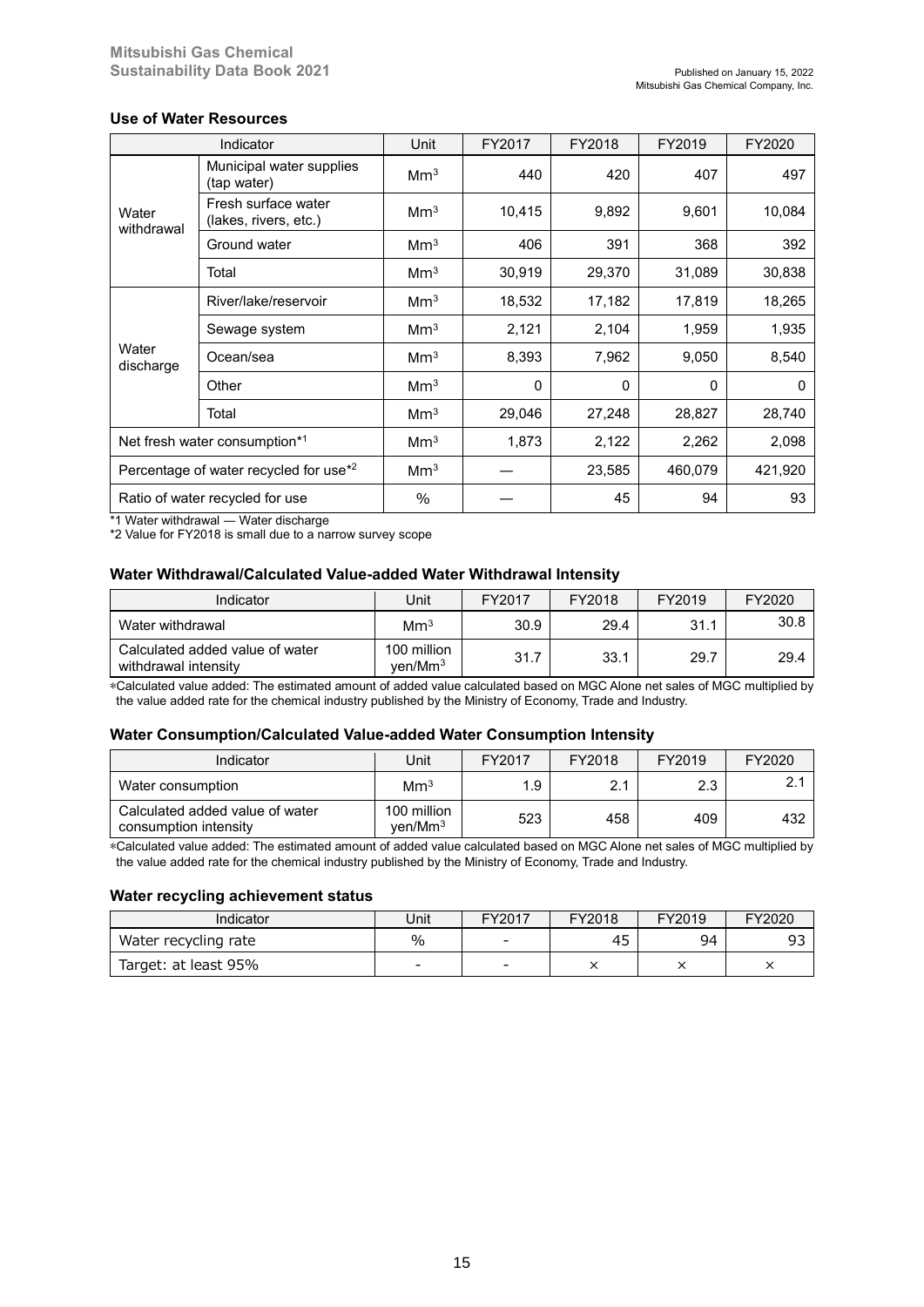# **Resource Recycling (Non-consolidated)**

### **Waste**

| Indicator                  | Unit          | FY2017 | FY2018 | FY2019 | FY2020 |
|----------------------------|---------------|--------|--------|--------|--------|
| Volume of waste generation | Ton           | 82,130 | 80,575 | 83,969 | 79,483 |
| Recycled volume            | Ton           | 24.733 | 23.700 | 24.228 | 25,133 |
| Final disposal volume      | Ton           | 466    | 580    | 671    | 406    |
| Recycling rate             | $\frac{0}{0}$ | 30     | 29     | 29     | 32     |

### **Zero waste emission rate**

| Indicator                                                   | Unit                     | FY2017 | FY2018 | FY2019 | FY2020 |
|-------------------------------------------------------------|--------------------------|--------|--------|--------|--------|
| Amount of final disposal/total amount of<br>waste generated | $\%$                     | 0.57   | 0.72   | 0.80   | 0.51   |
| Target: at most 0.3%                                        | $\overline{\phantom{a}}$ |        |        |        | ╰      |

### **PRTR Substances (Non-consolidated) Emissions of PRTR Substances**

| Indicator                                 |                    | Jnit | FY2017 | FY2018 | FY2019 | FY2020 |
|-------------------------------------------|--------------------|------|--------|--------|--------|--------|
| Emissions of<br><b>PRTR</b><br>Substances | Atmosphere         | Ton  | 213    | 227    | 270    | 266    |
|                                           | Water bodies       | Ton  | 15     | Ο      | 10     |        |
|                                           | Soil               | Ton  |        |        |        |        |
|                                           | Total <sup>*</sup> | Ton  | 228    | 234    | 280    | 277    |

\*Due to rounding off figures, there are places where the sums for each item do not match the total.

### **High-emission Substances Notified under the PRTR Law**

| Government-<br>designated<br>number | Substance              | Unit | FY2017 | FY2018 | FY2019 | FY2020 |
|-------------------------------------|------------------------|------|--------|--------|--------|--------|
| 296                                 | 1,2,4-Trimethylbenzene | Ton  | 91     | 99     | 150    | 152    |
| 186                                 | Dichloromethane        | Ton  | 78     | 87     | 74     | 77     |
| 300                                 | Toluene                | Ton  | 12     | 10     | 12     | 12     |
| 80                                  | Xylene                 | Ton  | 22     | 16     | 18     | 10     |

## **Reduction of PRTR Chemical Discharges**

In its Responsible Care Medium-term Plan 2020, MGC set a target of reducing its plants' discharges of chemicals regulated by Japan's PRTR Law by 10% relative to FY2017. It regrettably fell short of the target. MGC will continue to reduce such PRTR chemical discharges in pursuit of its Responsible Care Medium-term Plan 2023's voluntary 10% reduction target relative to FY2020.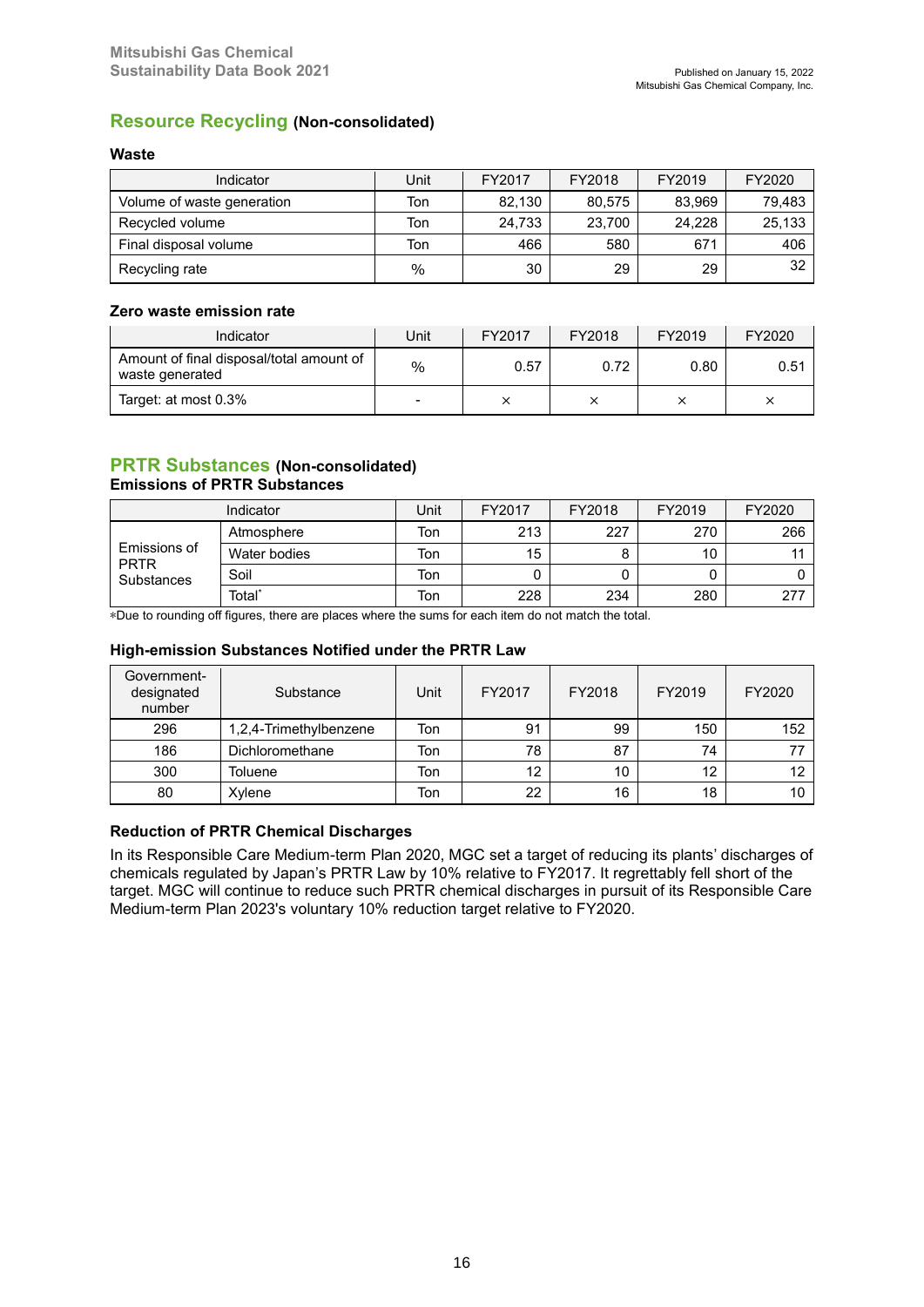# **Pollution Prevention (Non-consolidated)**

# **Air Emissions**

| Indicator                         | Jnit | FY2017 | FY2018 | FY2019 | FY2020 |
|-----------------------------------|------|--------|--------|--------|--------|
| Volatile organic compounds (VOCs) | Ton  | 296    | 318    | 376    | 339    |
| <b>NO</b> <sub>x</sub>            | Ton  | 573    | 478    | 472    | 508    |
| SO <sub>X</sub>                   | Ton  | 62     | 55     | 54     | 64     |
| Dust                              | Ton  | 12     | 17     | 25     | 31     |

# **Control of Water Discharge**

| Indicator                  | Unit | FY2017 | FY2018 | FY2019 | FY2020 |
|----------------------------|------|--------|--------|--------|--------|
| <b>BOD</b>                 | Ton  | 23     | 31     | 33     | 47     |
| COD                        | Ton  | 137    | 114    | 125    | 121    |
| Total oxygen demand        | Ton  | 161    | 144    | 157    | 169    |
| Total phosphorus emissions | Ton  | 60     | 72     | 59     | 51     |
| Total nitrogen emissions   | Ton  | 257    | 230    | 247    | 193    |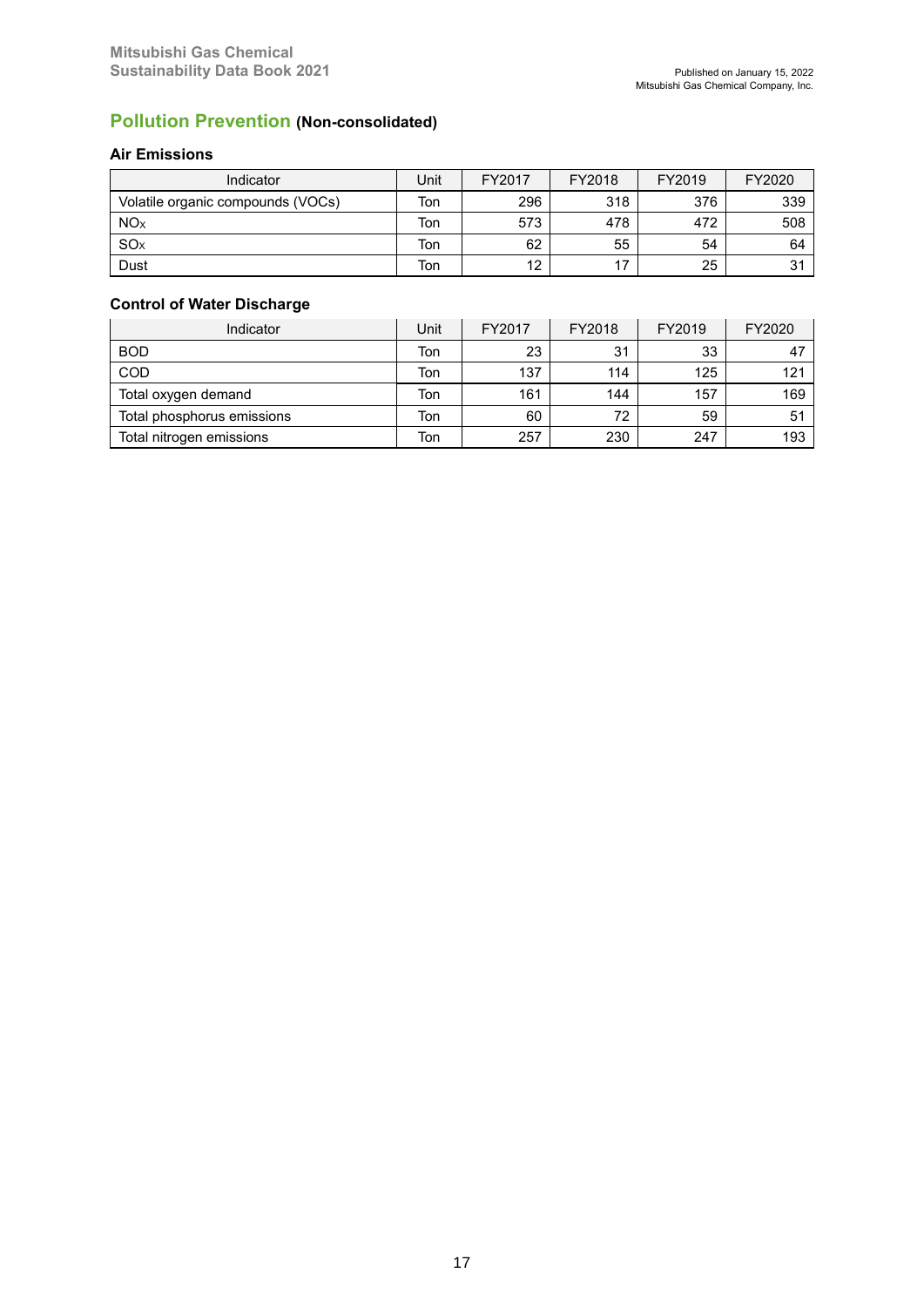# **Environmental Accounting (Non-consolidated)**

### **Environmental Accounting**

|             |                              |                                         |                       |                    | FY2017   | FY2018             |          | FY2019             |          | FY2020             |                 |
|-------------|------------------------------|-----------------------------------------|-----------------------|--------------------|----------|--------------------|----------|--------------------|----------|--------------------|-----------------|
|             |                              | <b>Breakdown</b>                        | <b>Unit</b>           | Amount<br>invested | Expenses | Amount<br>invested | Expenses | Amount<br>invested | Expenses | Amount<br>invested | <b>Expenses</b> |
|             |                              | Air pollution                           | Million<br>ven        | 57                 | 771      | 10                 | 1,021    | 6                  | 926      | 95                 | 878             |
|             | prevention cost<br>Pollution | Water pollution                         | <b>Million</b><br>ven | 56                 | 1,602    | 83                 | 1,750    | 106                | 1,669    | 178                | 1,561           |
| Onsite cost |                              | Soil/noise pollution                    | Million<br>yen        | 17                 | 0        | 138                | 12       | 80                 | 0        | 354                | $\mathbf{0}$    |
|             |                              | Global environmental<br>protection cost | Million<br>yen        | 90                 | 1,928    | 115                | 1,664    | 139                | 1,806    | 192                | 1,872           |
|             |                              | Resource recycling cost                 | Million<br>yen        | 0                  | 932      | 70                 | 1,119    | $\mathbf{0}$       | 837      | 6                  | 1,143           |
|             |                              | Up or down stream cost                  | Million<br>yen        | $\mathbf 0$        | 56       | 0                  | 43       | $\mathbf{0}$       | 35       | 0                  | 40              |
|             |                              | Management activity cost                | Million<br>yen        | 25                 | 488      | 43                 | 471      | 25                 | 475      | 41                 | 547             |
|             | R&D cost                     |                                         | Million<br>yen        | 259                | 2,498    | 222                | 2,376    | 337                | 2,716    | 442                | 2,748           |
|             |                              | Social contribution cost                | Million<br>yen        | $\mathbf 0$        | 10       | $\Omega$           | 9        | $\Omega$           | 8        | $\mathbf 0$        | $\overline{7}$  |
|             |                              | Environmental damage cost               | Million<br>yen        | $\mathbf 0$        | 78       | 0                  | 71       | $\mathbf{0}$       | 74       | $\mathbf 0$        | 71              |
| Total*      |                              |                                         | Million<br>yen        | 504                | 8,363    | 680                | 8,536    | 692                | 8,546    | 1,308              | 8,866           |

\*Due to rounding off figures, there are places where the sums for each item do not match the total.

### **Economic Benefits Associated with Environmental Protection Measures**

| Indicator             | Jnit           | FY2017 | FY2018 | FY2019 | FY2020 |
|-----------------------|----------------|--------|--------|--------|--------|
| Income                | Million<br>ven | 29     | 30     | 45     | 48     |
| Reduction of expenses | Million ven    | .064   | 183    | 398    | 111    |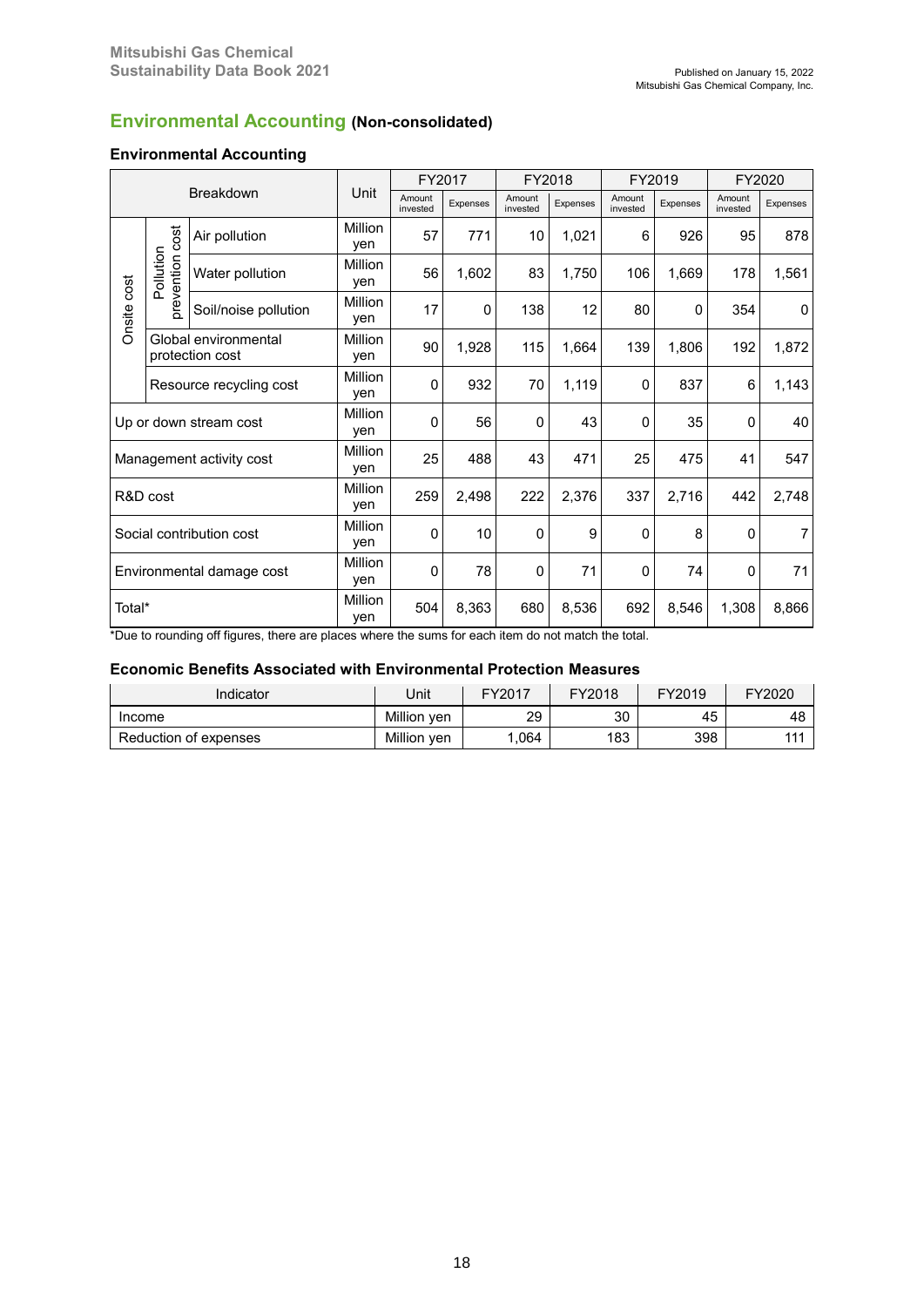# **Biodiversity Conservation Project Expenditures (Non-consolidated)**

| Indicator                                         | Jnit        | FY2017 | FY2018 | FY2019 | FY2020 |
|---------------------------------------------------|-------------|--------|--------|--------|--------|
| Biodiversity conservation project<br>expenditures | Million ven | 99     | 101    | 110    | 108    |

# **Environment-related Accidents / Violations of Environmental Laws and Regulations (Non-consolidated)**

| Indicator                                                             | Unit  | FY2017 | FY2018 | FY2019 | FY2020 |
|-----------------------------------------------------------------------|-------|--------|--------|--------|--------|
| Violations of environmental laws and<br>regulations                   | Cases |        |        |        |        |
| Accidents/pollution with potential to<br>cause environmental problems | Cases |        |        |        |        |
| Complaints regarding environmental<br>problems                        | Cases |        |        |        |        |
| Total environmental fines/penalties                                   | ¥000  |        |        |        |        |

# **Status of External Certification**

**ISO 14001 Certification Status (Non-consolidated)**

\* 100% of domestic manufacturing plants are certified

| <b>Certified Facility</b>                     |                            |                                         | Date Acquired |  |  |  |
|-----------------------------------------------|----------------------------|-----------------------------------------|---------------|--|--|--|
|                                               | <b>Registration Number</b> | 1996 version                            | 2015 version  |  |  |  |
| Niigata Plant                                 | 1162-1998-AE-KOB-RyA       | June 1998                               | November 2017 |  |  |  |
| Mizushima Plant                               | <b>JCQA-E-0145</b>         | May 2000                                | May 2018      |  |  |  |
| Yokkaichi Plant<br>Naniwa Plant<br>Saga Plant | JOA-EM0502                 | August 1998 (as the<br>Yokkaichi Plant) | August 2017   |  |  |  |
| Kashima Plant                                 | <b>JQA-EM0345</b>          | February 1999                           | January 2018  |  |  |  |
| Yamakita Plant                                | JOA-EM0859                 | May 2000                                | May 2018      |  |  |  |

# **Status of External Certification (As of November 2021)**

### **Japan**

| Company                                  | <b>Business Sites</b> | <b>ISO</b><br>14001 | <b>OHSAS</b><br>18001 | <b>ISO</b><br>45001 | <b>ISO</b><br>9001 |
|------------------------------------------|-----------------------|---------------------|-----------------------|---------------------|--------------------|
| MITSUBISHI GAS CHEMICAL<br>COMPANY, INC. | Niigata Plant         |                     |                       |                     |                    |
|                                          | Mizushima Plant       |                     |                       |                     |                    |
|                                          | Yokkaichi Plant       |                     |                       |                     |                    |
|                                          | Kashima Plant         |                     |                       |                     |                    |
|                                          | Yamakita Plant        |                     |                       |                     |                    |
| <b>JSP CORPORATION</b>                   | Hokkaido Plant        |                     |                       |                     |                    |
|                                          | lKanuma No.1 Plant    |                     |                       |                     |                    |
|                                          | lKanuma No.2 Plant    |                     |                       |                     |                    |
|                                          | Kanuma No.3 Plant     |                     |                       |                     |                    |
|                                          | Mirafoam Plant        |                     |                       |                     |                    |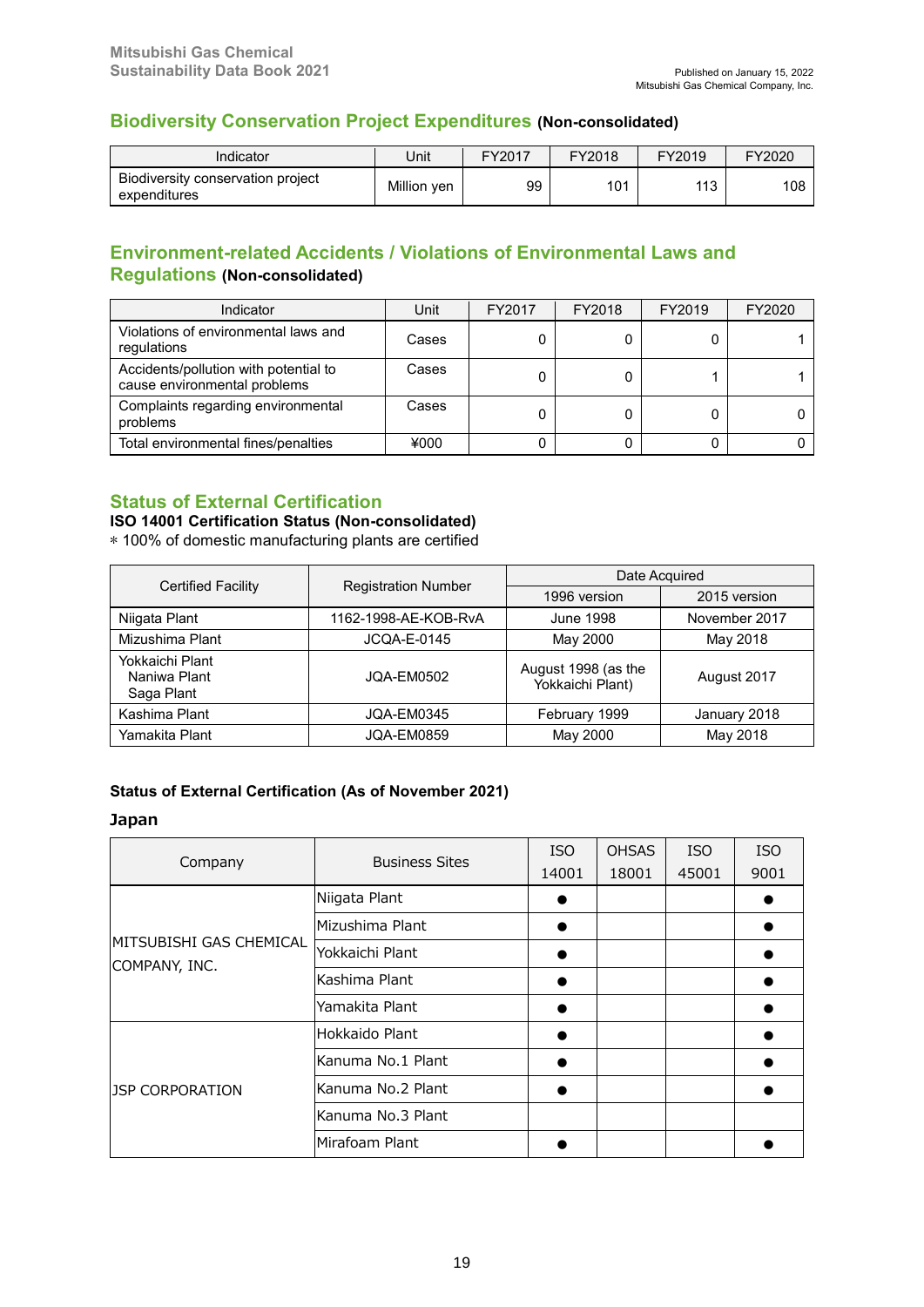| Company                               | <b>Business Sites</b>                        | <b>ISO</b><br>14001 | <b>OHSAS</b><br>18001 | <b>ISO</b><br>45001 | <b>ISO</b><br>9001 |
|---------------------------------------|----------------------------------------------|---------------------|-----------------------|---------------------|--------------------|
|                                       | Kashima Plant                                |                     |                       |                     |                    |
|                                       | Yokkaichi No.1 Plant                         |                     |                       |                     |                    |
|                                       | Yokkaichi No.2 Plant                         |                     |                       |                     |                    |
| <b>JSP CORPORATION</b>                | Kansai Plant                                 |                     |                       |                     |                    |
|                                       | Kitakyushu Plant                             |                     |                       |                     |                    |
|                                       | Kyusyu Plant                                 |                     |                       |                     |                    |
|                                       | Sakaide Factory                              |                     |                       |                     |                    |
| JAPAN FINECHEM COMPANY,               | Niigata Factory                              |                     |                       |                     |                    |
| INC.                                  | Hiratsuka Division                           |                     |                       |                     |                    |
|                                       | Factory                                      |                     |                       |                     |                    |
| TOHO EARTHTECH,INC.                   | <b>Construction Business</b><br>Headquarters |                     |                       |                     |                    |
|                                       | Hiratsuka Factory                            |                     |                       |                     |                    |
| Yutaka Chemicals                      | Shimizu Factory                              |                     |                       |                     |                    |
| Corporation                           | Mizushima Factory                            |                     |                       |                     |                    |
|                                       | Shonan Factory                               |                     |                       |                     |                    |
| Japan U-Pica Company Ltd.             | Mine Factory                                 |                     |                       |                     |                    |
|                                       | Fujinomiya Factory                           |                     |                       |                     |                    |
|                                       | Hiratsuka Factory                            |                     |                       |                     |                    |
| Fudow Company Limited                 | Gamagori Factory                             |                     |                       |                     |                    |
|                                       | Tokai Office                                 |                     |                       |                     |                    |
| J-CHEMICAL, Inc.                      | Shizuoka Factory                             |                     |                       |                     | $\ast$             |
| KYOUDOU KASANKASUISO<br>CORP.         | Factory                                      |                     |                       |                     |                    |
|                                       | Tokorozawa Factory                           |                     |                       |                     |                    |
| MGC Filsheet Co., Ltd.                | Osaka Factory                                |                     |                       |                     |                    |
|                                       | Shirakawa Factory                            |                     |                       |                     |                    |
| MGC Electrotechno Co., Ltd.           | Factory                                      |                     |                       |                     |                    |
| Yonezawa Dia Electronics<br>Co., Inc. | Factory                                      |                     |                       |                     |                    |
| MGC AGELESS Co., Ltd.                 | Factory                                      |                     |                       |                     |                    |
| EIWA CHEMICAL IND.                    | Kinuura Factory                              |                     |                       |                     |                    |
| CO.,LTD                               | Ujitawara Factory                            |                     |                       |                     |                    |
| TOYO KAGAKU ,INC.                     | <b>Headquarters Factory</b>                  |                     |                       |                     |                    |
|                                       | Mitake Factory                               |                     |                       |                     |                    |
|                                       | Mizushima Factory                            |                     |                       |                     |                    |

\*Included in the certification of Yutaka Chemicals Sites as it is located within the Yutaka Chemicals sites premises